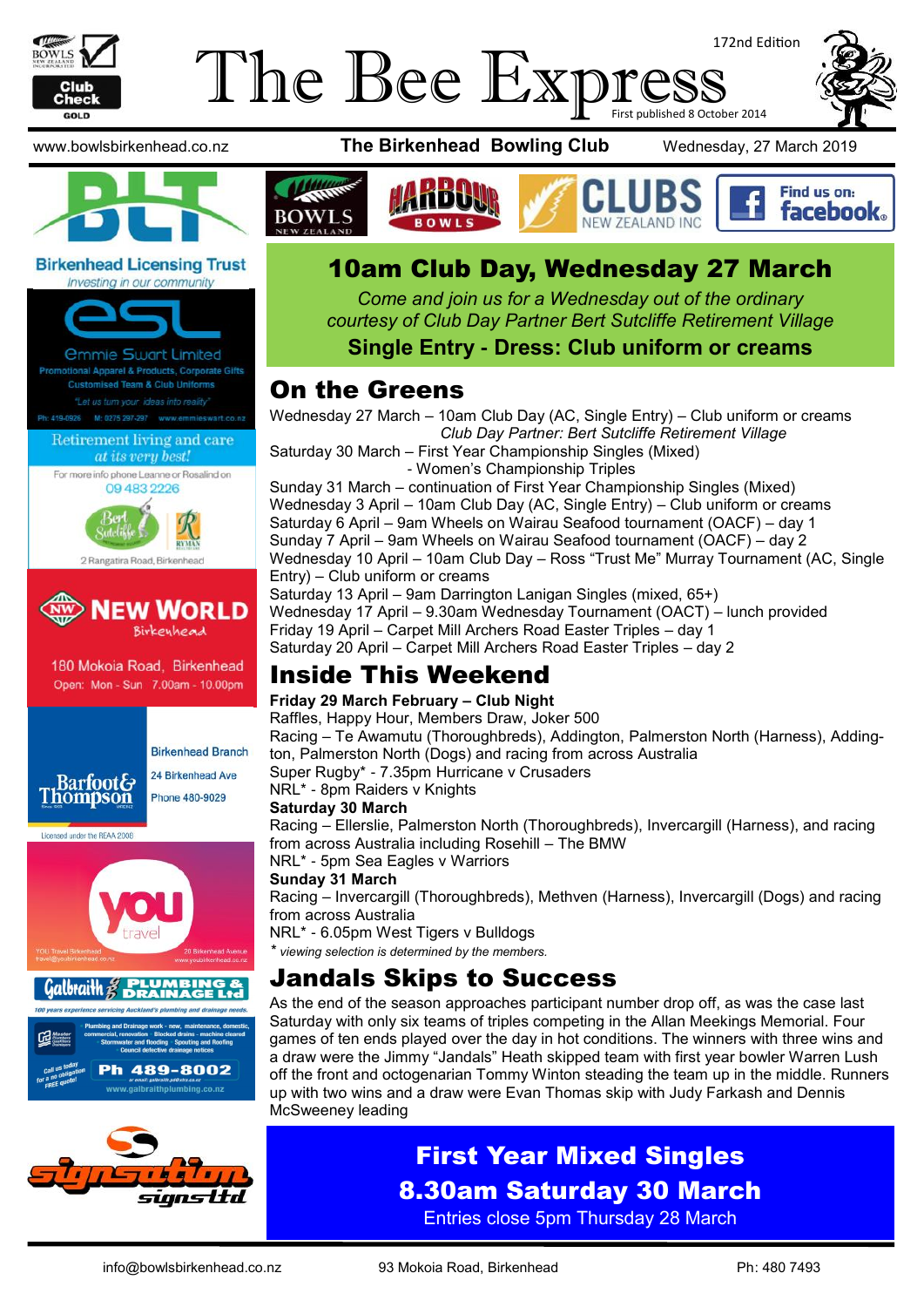www.bowlsbirkenhead.co.nz **The Birkenhead Bowling Club** Wednesday, 27 March 2019



**Birkenhead Licensing Trust** Investing in our community









BIRKENHEAD Recreation Drive PH: 418 2424 Proudly Supporting Bowls Birkenhead www.birkenheadrsa.com

# 7.30pm Friday 24 May Pencil it in

### Women's Singles

Sunday dawned overcast with some much needed rain. The rescheduled women's championship singles was due to get under way at

8.30am, with the greens under water the decision was made to delay the start till 9.30am. With a number women unavailable numbers were depleted and it was possibly the smallest field to contest the title.

Play finally got under way at 10am. A round robin with the top two playing off for title in a final.

After the completion of the round robin two finalists were found, Milika Nathan and Katrina Holland. The final, a game that saw Holland step out to a lead (11-2) before Nathan picked up a couple of multiple shot scoring ends (7-11). Holland although having played less than a hand full of times this season had experience behind her. Four scored over the next two ends, while Nathan picked up three over three ends before Holland scored a one to regain the mat (10-16). Nathan's sporting tenacious was showing as she picked up a one and three to come within three of Holland (13-16). Two to Holland on the following

end, followed by a one to Nathan (14-18). Two conceded on the next end before the



Women's Championship Singles, winner: Katrina Holland, runner-up: Milika Nathan

measure came out and another shot was added to Holland's haul and that was all that was required. The three shots gave Holland the game (14-21) and the Women's Champion Singles title for the season.

# No Utting Card This Time

The Utting family has become synonymous with the number two cards in the Joker 500

draw having family members repeatedly drawing a two card and claiming the \$10 that comes with such a card. The twos in the deck have become unofficially known is the "Utting" cards. Last Friday Jo Utting was the lucky drawer and with only sixteen cards to choose from there was a lot of excitement in the Club that the Joker could go. Jo reached up and selected a card from the sixteen remaining, turned and showed the card……… the Joker!. Jo walked away with a cool \$500 cash.

The Joker 500 is drawn Wednesdays and Fridays with numbers on sale from 4pm - 6pm. The winning number is drawn just after 6pm (you don't have to be present to claim the prize). The purchaser of the winning number selects a card from the Joker cabinet

and receives the corresponding prize with



Jo Utting, a very happy Joker 500 winner

the top prize available being \$500. Every card has a cash prize.

# **Every Friday is Club Night**

**Merv "The Swerve" spins the raffles from around 4.30 onwards, Happy hour 5 - 6pm Joker 500 on sale from 4pm & drawn 6pm, Members Draw drawn between 5 - 7pm**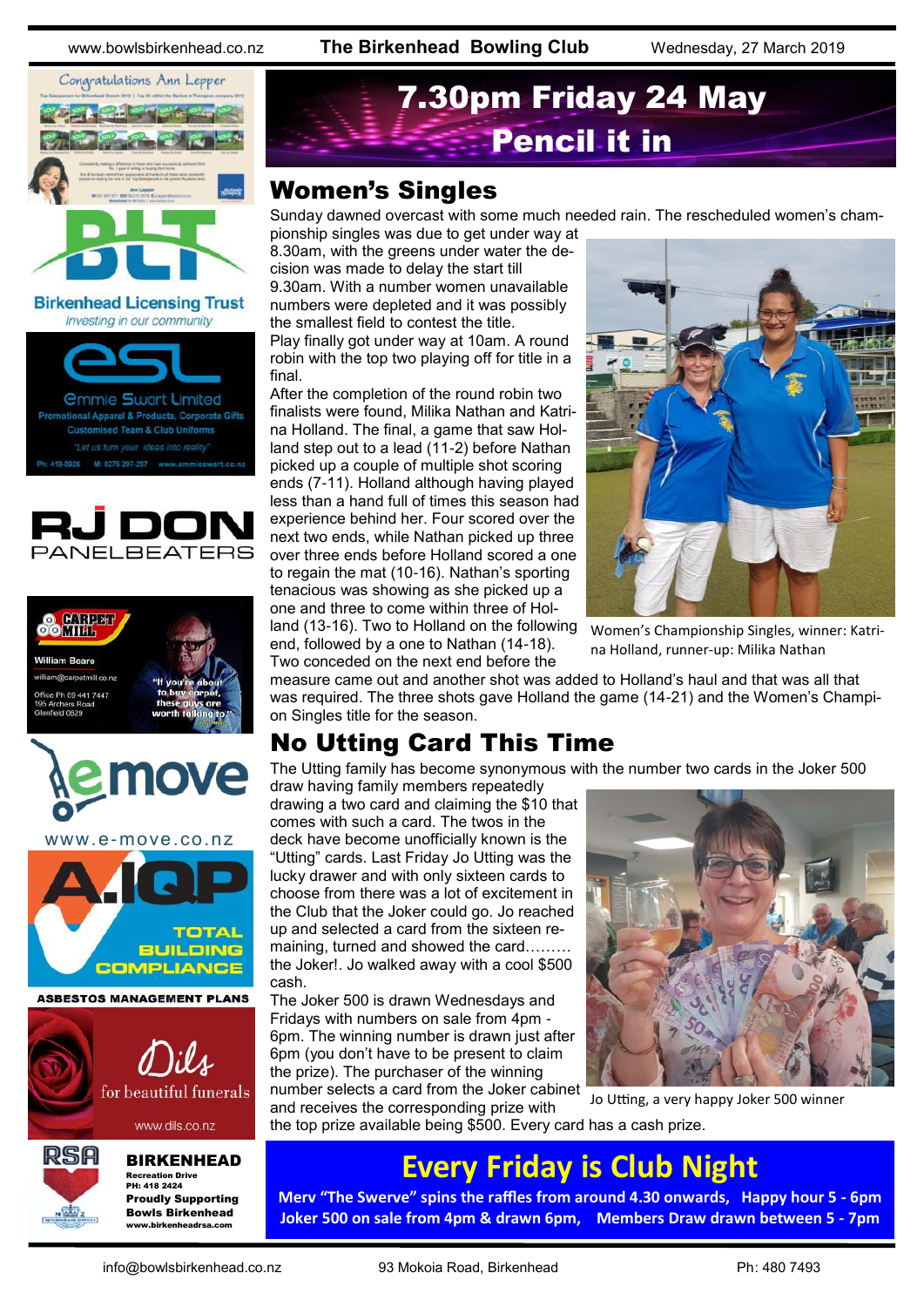www.bowlsbirkenhead.co.nz **The Birkenhead Bowling Club** Wednesday, 27 March 2019







# **IHEELS ON WAIRAU**

155 Wairau Road ph: 444 5756 www.wheelsonwairau.co.nz

**AKARANA PUBLISHING COMPANY** 

**Sporting & General Publications** 

Ph: 419 7124



**Barfoot&Thompson** Starship

**Tim Roskruge** M: 0274 923 125<br>P: 09 418 3846 Birkenhead 09 480 9029<br>E. t.roskruge@barfoot.co.nz

Birkenhead 24 Brite<br>P O Box 34027 Birke Avenue<br>Fax. 09 480 9018 www.ba





180 Mokoia Road, Birkenhead Open: Mon - Sun 7.00am - 10.00pm





Licensed under the REAA 2008

# QUIZ EVENTS **THURSDAY NIGHT**

Second Thursday in the Month 7pm @ Birkenhead Bowling Club

# Thursday 11 April

Team and single entry Enter on the night

# The New Zealand Open Masters

*Reproduced for BowlsNZ website:*

**IS QUIZ NIGHT** 

Announcing a new National Tournament: The New Zealand Open Masters Ratified by Bowls New Zealand, the tournament will be run by Bowls North Harbour, on the North Shore in Auckland City from Monday 17th February to Friday 21st February 2020.

Planning is already underway. And North Shore bowls stalwart, Garry Banks, has put up his hand to lead the organising team.

Banks isn't short on ambition for the tournament. "The Masters provides a great opportunity for everyday bowlers to have a go against their peers," explains Banks, "It's the chance for them to enjoy a great run at a tournament where they won't potentially be shut down by the big guns."

The reason for that is simple. The Pairs and Fours tournament (men, women and mixed) will provide three age brackets: 50-59 year olds; 60-69 year olds; and 70:79 year olds. "With the expectation that there will be more interest in the mixed," says Banks "we've added a fourth any combination range in the: 80+ year olds."

"Mixed age teams won't get any advantage," says Banks. "the team will be required to play in the age bracket of the youngest member."

But it's not just the age competition that will make the Masters more attractive. "Like the World Masters, the Golden Oldies, the Invictus Games and others, it's about the spirit of the tournament," explains Banks "and in particular like-minded bowlers playing together. Although there are national titles at stake, the primary aim of the games is for participants and their partners to have a great time on and off the green."

Banks is quietly optimistic that the new New Zealand Open Masters will not only attract many North Shoreites, but from greater Auckland and the North Island. "We're also expecting people from throughout New Zealand, and Australia … and even the United Kingdom. For overseas visitors, it is a great opportunity to combine their favourite holiday with a visit to New Zealand."

The organising group of Garry Banks, Graham Doreen, John McCormick, Maureen Taylor and Tony Popplewell from Bowls North Harbour, Martin McKenzie (Bowls New Zealand) Denise Thomson Ryman Healthcare plan to make it as easy as possible for a fabulous visit to New Zealand. "We're engaging Quay Travel as an Events Manager who will look after airfares and accommodation, as well as a programme for partners who don't wish to play in the tournament. "Kiwis have been going to the Over 60's tournament in Queensland," says Banks, "and we believe that the Masters will be just as attractive to Aussies."

"The bowls at the World Masters Games in April 2017 in Auckland was a great success," says Banks, "as was the dress-rehearsal New Zealand Masters tournament in November the previous year. There's a lot of interest in Masters bowls."

Formal invitations and details will be sent out to all Clubs soon. As well as publicity in Australia and other bowls-playing nations. "Ryman Healthcare are making their company's many resources available to help make the Tournament a great success plus putting up \$NZ10,000 of prize money at stake," adds Banks, "But that's simply icing on the cake for the 6 new national titles holders."

Meantime, keep this date Free: 17th February to 21st February 2020. And watch the Bowls North Harbour Website for more details. -Rob Davis

# Bowls North Harbour 2-4-2 Mixed Pairs

Entries close direct with Bowls North Harbour Sunday 17 April Played Saturday 4 & Sunday 5 May